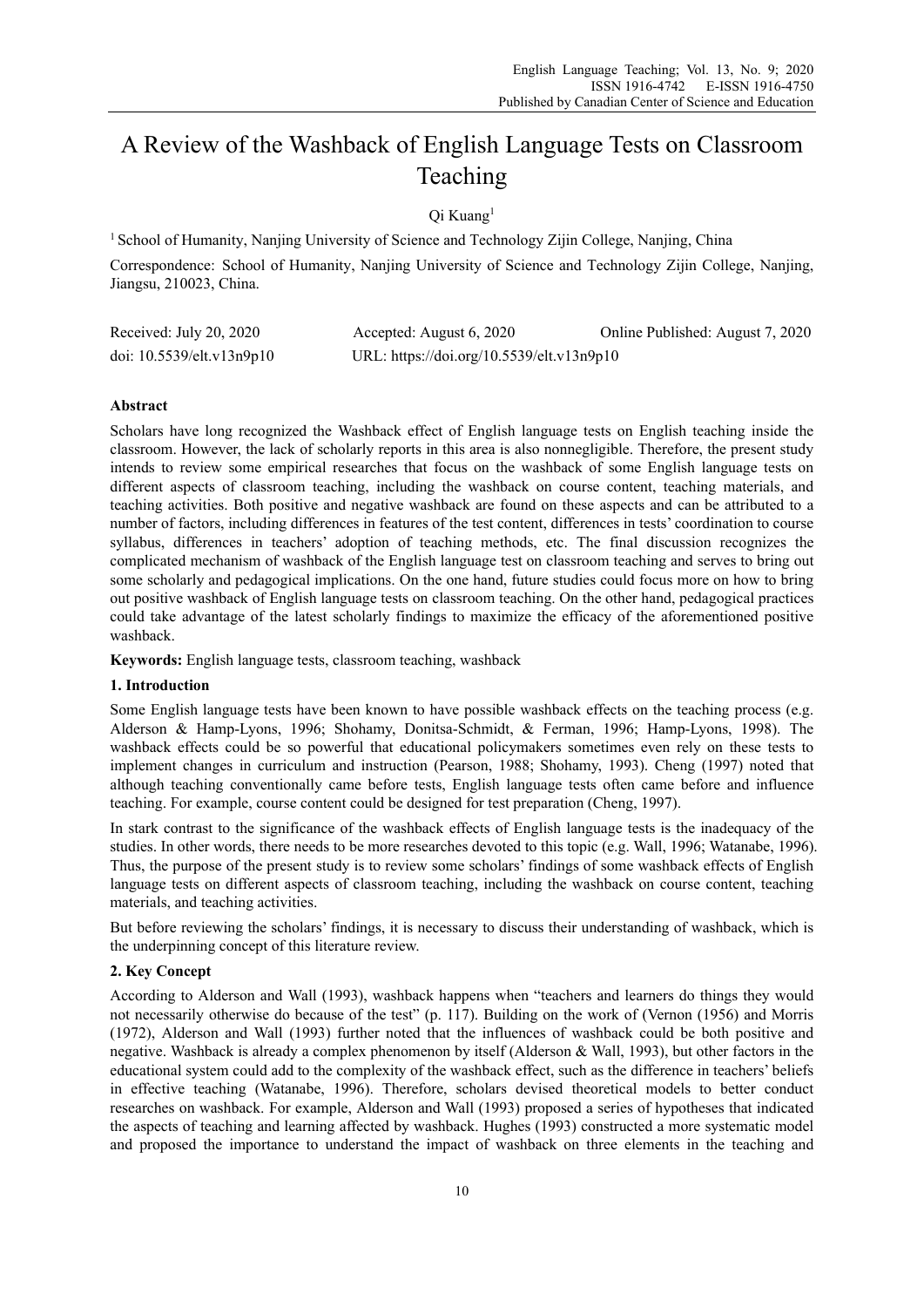learning process, i.e. participants, process, and product. Participants refer to language teachers, language students, etc. Process refers to the behavior of the participants in the teaching and learning process. Product refers to the language knowledge and skills acquired by students as well as the quality of the acquisition. Washback first has its impact on the understanding and perspectives of participants who would then alter the teaching method, teaching materials, and other components of the teaching and learning process which would alter the product of learning accordingly.

Above is a brief discussion of the scholarly understanding of the washback concept. In the next section, the present study will focus on discussing the washback of English language tests on course content.

#### **3. Washback on Course Content**

The review of the literature revealed a complicated picture of how the washback of English language tests could influence course content. Negative and positive washback could occur, even at the same time. Additionally, the intensity of the washback of the test on course content could vary across different situations. Below is an integration of scholarly findings of the washback of English language tests on course content.

## *3.1 Negative Washback*

Barnes (2016) observed negative washback on course content in her study of the Washback of the TOEFL iBT on the preparation courses for adult students in Vietnam. They argued that teachers' reliance on TOEFL iBT textbooks could explain teachers' focus on teaching language skills tested in TOEFL iBT. This resulted in a course that mostly served to train students to get a good mark in a test rather than acquire language. She suggested that the course content could be improved if the teachers focus more on engaging students in the process of "acquiring language skills" instead of going through many items on a "skills checklist". Therefore, Barnes (2016) argued that teachers' reliance on skills checklist prevented a more holistic and process-centered way of teaching.

Kılıçkaya (2016) studied the foreign language section of TEOG (Transition Examination from Primary to Secondary Education) in Turkey. The author noted that the secondary school language teachers in the study focused on teaching grammar, vocabulary, and reading which were the major elements of the content of the language section of TEOG. While the teachers in the study were aware of the importance of other English skills, such as speaking and listening, they confessed that teaching to the content of the test was best to help students prepare for the test. The teachers also taught student test-taking strategies that suited the format of the language section of TEOG.

Finally, in their study of the washback of English national examination (ENE) in Indonesia, Furaidah, Saukah, and Widiati (2015) found that at some schools, the increased focus on teaching ENE related content came with the exclusion of the skills not tested in ENE, which are speaking and writing. Listening and reading multiple-choice questions were given much more favorable attention because they constituted a large portion of the test. Furaidah et al. (2015) noted that this was the negative washback of teaching to the test.

Building on the findings of the above three studies, one type of negative washback of English language tests on classroom teaching could be the restraint on the language skills taught in the classroom because of a strong inclination to devote more classroom teaching to the skills tested in the exams (Barnes, 2016; Kılıçkaya, 2016; Widiati, 2015). As a result, other significant language knowledge or skills are excluded from classroom teaching.

#### *3.2 Positive Washback*

Positive washback on course content were also found by scholars. The study by Wang, Yan, and Liu (2014) focused on the washback of internet-based College English Test Band 4 (IB CET-4) in China. The old National College English Test Band 4 (CET-4) is a well-regarded "high-stakes" test in China because test-takers' performance could serve as an indication of the quality of college English education. Besides, a good CET-4 grade has become almost indispensable for successful employment for college graduates. However, the fast development of the modern IT industry demands literacy skills essential for sending business messages and engaging in interviews or negotiations, which are far beyond the traditional language skills tested in CET-4. Therefore, to enhance its validity and beneficial washback, developers and researchers have carried out reforms via information technology to replace CET-4 with IB CET-4. The old single listening section was converted into an audiovisual section, which has more test authenticity. Besides, the IB CET-4 integrates the testing of listening, speaking, and writing and focuses more on testing the integrated language skills. Influenced by the construct of the IB CET-4, teachers in the study shifted their focus of instruction from teaching vocabulary and grammatical knowledge to cultivating students' communication skills with the help of materials that helped to construct a nearly authentic language context.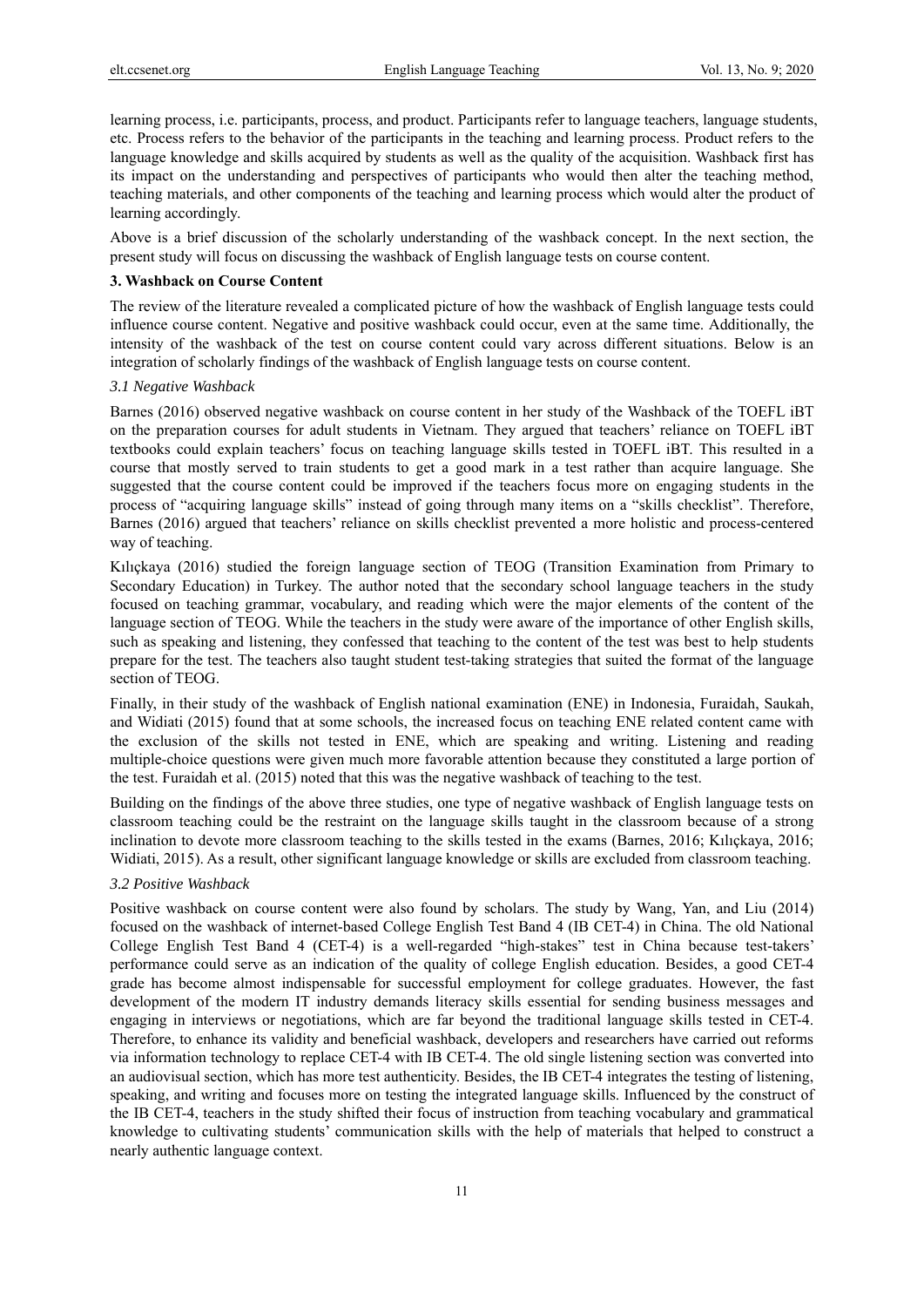Cheng (1997) also dicoverd positive feedback in the study of the washback of the Hong Kong Certificate of Education Examination (HKCEE). She argued that given the ambiguous nature of the washback effect and limited data available, it was very difficult to determine whether positive or negative washback occurred on course content. Moreover, due to the lack of data, the extent to which course content was affected could not be determined either. Based on the observation in the study, changes to the way the teacher arranged their course content could at least be attributed to the cramming effect. However, the author did stress that it was understandable teachers modeled the course content based on the content of the examination because helping students to fare well on the examinations was conducive to their future career development. In this sense, HKCEE could bring positive washback on course content.

In stark contrast to the previous three studies on the negative washback of English language tests on teaching content, the above two studies, especially the one by Wang et al. (2014), revealed that language teachers would assimilate more communicative language teaching content into the teaching content because of the positive washback from the test designed to prepared students for better application of English for communicative purposes in real-world settings.

#### *3.3 Both Negative and Positive Washback*

In some cases, the washback on course content could be both negative and positive, as was demonstrated in the study by Wall and Alderson (1993). Their research focus was the washback of The O-Level examination in English as a Second Language in Sri Lanka. The examination was molded on the content of the textbook so it was inevitable that the course content resembled the content of the examination. In the study, both positive and negative washback were observed. Scholars regarded teaching the content of textbooks as positive washback if the teacher intends to create more meaningful learning experiences. But it could be negative washback if the teacher required the students to memorize the textbook content. Moreover, negative washback on course content was observed as the teaching to the exam content led to more time teaching certain skills than others.

#### *3.4 Washback of Different Degrees*

In other cases, scholars observed different degrees of washback on course content. Watanabe (1996) set out to investigate whether the presence of translation questions in the Japanese university entrance examination led to the focus on grammar and translation in EFL classrooms. Research results demonstrated that the test content did not generate an explicit washback effect on one teacher's course because no matter whether the target examination had a focus on translation questions or not, that teacher would focus on teaching translation and grammar. Yet, the other teacher only focused on teaching translation and grammar when the target examination consisted of a certain number of translation questions.

Watanabe (1996) went further to point out three possible factors that led to the difference in washback on these two teachers. First, the two teachers' differences in their ways to prepare university entrance examinations might contribute to the difference in their teaching. Second, the two teachers' different beliefs in effective teaching methods might play a role. The first teacher believed in a universal way to solve certain test questions while the second teacher chose to teach students to pick up the more appropriate problem-solving method within different contexts. A third factor here was timing. Teacher A was observed when the examination was more than half a year away so he thought in his style. But teacher B was observed when the examination was due only two months later so he had to emphasize more test-taking strategies.

Shih (2009) also observed washback of different degrees in the study on the washback of the General English Proficiency Test (GEPT) on two English teachers in Taiwan. Observation showed that one teacher's course content focused on test-taking strategies. She also incorporated into the course content test-related information such as when to register for the test. By contrast, the other teacher only experienced superficial washback on his teaching process. This was probably due to his lack of commitment to his job as he was not familiar with the test content and later resigned from his position.

Zou and Xu (2017) conducted a study on the washback of China's TEM8 test on language teaching for English major students. The study involved in 724 college administrators with abundant English teaching experience. The findings indicated that the course content and design of English courses in the universities under study reflect the setup of TEM8. For example, the writing and translation courses in the syllabus adopted by these universities could correlate with the writing and translation part of the TEM8 test. Furthermore, some participants reported that their universities offered students listening courses in response to the great importance attached to the listening part in TEM8. It is worth mentioning that the listening course was not part of the syllabus. Lastly, some universities offered test preparation courses. But, in many cases, their course load only accounted for a quarter of that of a normal course. This indicated limited washback of test preparation on course planning.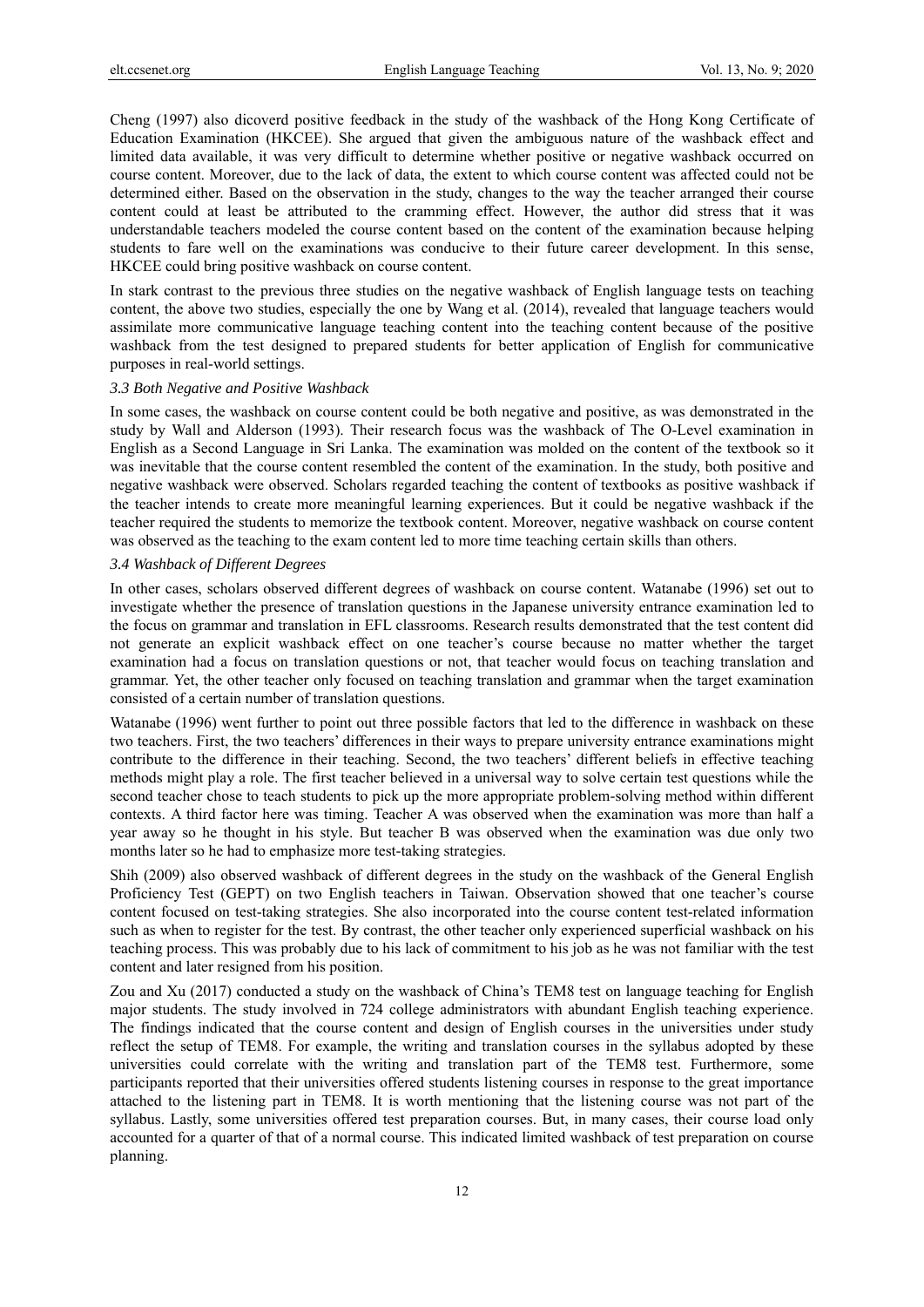In short, the above studies presented a rather complex picture of the washback of English language tests on classroom teaching content. Watanabe (1996) and Shih (2009) revealed that the washback could have different degrees of effect on individual teachers' design of course content due to their different pedagogical philosophy. Zou and Xu (2017) investigated on a broader level where different schools responded differently to the washback of English language tests. All of these could serve to illustrate the complex mechanism underlying the washback of English language tests on course content

#### *3.5 No Salient Washback*

Of course, the washback on course content could be barely observable. The research by Qi (2005) concentrated on the washback of the National Matriculation English Test (NMET) in China. According to Qi (2005), the NMET was intended to change schools' teaching focus of "from linguistic knowledge to the teaching of language use" (p. 148). But this intended washback did not happen largely due to the teachers' inappropriate reliance on the test to design their course.

Qi (2005) discussed four aspects relevant to this issue. First, she noted that the teachers, in this case, inaccurately perceived NMET's focus to be grammar and vocabulary while the true construct of NMET was more centered on language use. Second, Qi (2005) argued that teachers incorporate test content into course content without understanding the test designer's intention. For example, the test designer originally treated the tests' proofreading section as an important procedure of students' writing process and hoped students' could incorporate proofreading into their writing practice. But teachers regarded proofreading as an end in and of itself and taught it as a separate skill. Third, Qi (2005) stated that teachers' course content was often influenced by the format of test questions, such as multiple choice. This could stand in the way of promoting "authentic language use" (p. 162). Lastly, Qi (2005) pointed out that to fully prepare students for the test, teachers arranged a lot of mock tests for the students. She further argued that the time spent on these mock tests could be instead spent on teaching practical language skills.

#### **4. Washback on Teaching Materials**

The review of the literature also found that negative and positive washback on teaching materials occurred in studies. Below is a brief review of this matter.

#### *4.1 Negative Washback*

Hamp-Lyons (1998) did a TOFEL textbook analysis to demonstrate the negative washback TOEFL had on EFL teaching. To begin with, the prevalence of TOEFL generated the popularity of TOEFL textbooks. Hamp-Lyons (1998) noted that these books were built on the content of the test rather than a model of language use and therefore left many teachers and students lost among decontextualized concepts and rules. This, in turn, explained why even experienced EFL teachers encountered tremendous challenges in planning TOEFL courses and why they kept coming up with unclear and incorrect explanations. Furthermore, the decontextualized textbooks also rendered the teachers incapable of constructing the underlying rationale of their course design. What they did instead was explaining the items as arranged in the textbook. Thus, the goal of their course degenerated into a reproduction of textbook content. Additionally, as there was no credible syllabus for TOEFL courses, the only way to design teaching material was to identify the frequently tested items in the real TOEFL test.

In her previously mentioned study of the washback of HKCEE, Cheng (1997) noted that the washback on teaching materials was of a high degree. This could be illustrated by the fact that after the instruction of the test, almost every secondary school in Hong Kong changed the syllabus and adopted textbooks specially designed for passing the test. The textbooks were found to provide both teaching materials and the foundation on which teachers could base the design of their classroom activities. However, some teachers did experience confusion in terms of the objectives listed in the textbooks. The negative washback was more severe in the study on the washback of the foreign language section of TEOG in Turkey by Kılıçkaya (2016) who observed that the teachers were given textbooks selected by the Ministry of Education. The adoption of these textbooks was mandatory, so all the teachers had to use them. But many teachers complained that these books were so inadequate that they were forced to find additional materials to use in class.

In sum, the above three studies demonstrated that part of the negative washback of English language tests could be the requirement imposed on the teachers to adopt textbooks that were strictly built on the content of the text. This could either confuse the teachers because the textbooks might not be in line with the course syllabus (Cheng, 1997; Hamp-Lyons, 1998) or render the teaching materials inadequate (Kılıçkaya, 2016).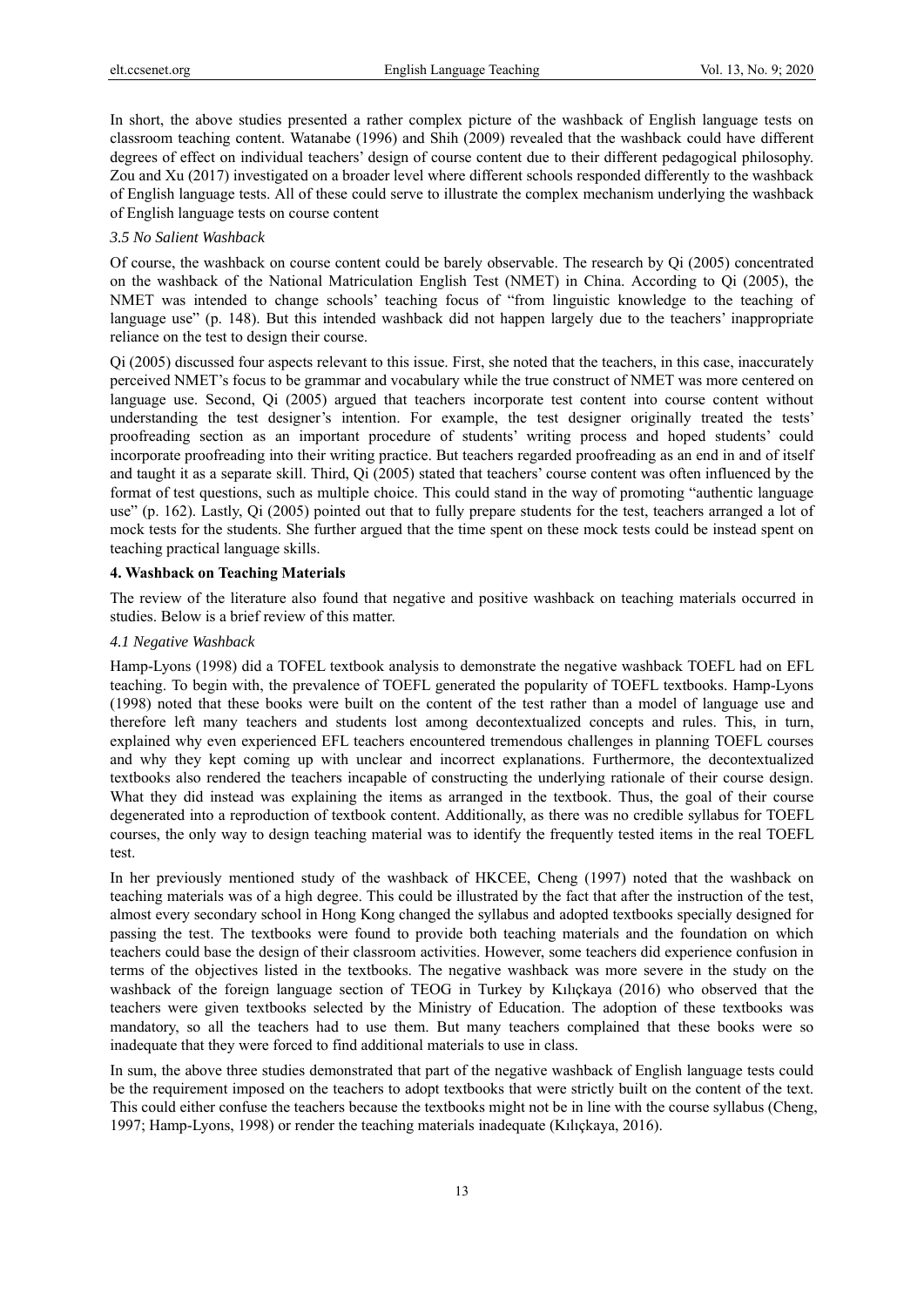#### *4.2 Positive Washback*

However, positive washback on the teaching materials were also found by scholars. Saif (2006) investigated the washback of a speaking test on classroom teaching of a TA (teaching assistant) training program in the US. The teacher in the study mainly used those teaching materials that focused on the skills tested in the speaking test. She also revised some teaching materials to address some aspects of her students' speaking skills that she found inadequate by analyzing their test performance. Moreover, Wang et al. (2014), in their previously mentioned study on the washback of IB CET-4 in China, also observed that teachers adopted new materials to construct a nearly authentic language context. These materials were found to take the form of aural recordings or video clips.

#### **5. Washback on Teaching Activities**

The review of the literature found that positive and negative washback on teaching activities could occur. The effect tends to take the form of student-centered activities and teacher-centered activities.

## *5.1 Activities that are More Student-Centered*

In some cases, more student-centered activated were found to be a type of positive washback on teaching activities. For example, Saif (2006) studied the washback of a speaking test on classroom teaching of a TA (teaching assistant) training program in the US. The findings revealed that the teacher's choice of classroom activities was affected by the speaking test, although she has questioned the speaking test's validity for the course purpose. For example, to address the students' speaking problems exposed in the speaking test, the teacher carried out her teaching process through group discussions in which students had ample opportunities for presentation and feedback. Saif (2006) suggested that since the teacher personally favored a seminar-style of teaching, the test brought some positive washback to her choice of classroom activities.

In their study on the washback of the IB CET-4 test in China, Wang et al. (2014) also noted that teachers preferred a more student-centered instructional method to the more traditional direct instruction. In this way, they hoped to encourage students to develop a self-learning mode that was both effective and sustainable. Moreover, instead of teaching in a traditional classroom-based setting, the teachers started to embed their teaching activities in an Internet-based environment where students could benefit from self-learning mode. They found this Internet-based teaching style more efficient than traditional classroom-based supervision. In another study, Turner (2006) collected perspectives of ESL teachers on the washback of provincial exams in Quebec. The study showed that teachers adopted the group discussion format from the exam's speaking section and applied it to their teaching activities in the classroom. Some teachers preferred to have students use relevant phrases to state their perspectives and ask questions during their group discussions. Other teachers recommended having students practice certain speaking activities to prepare for the exam.

However, student-centered activities could stem from both negative and positive washback. In their study on the washback of the EFL speaking test in Israel, Shohamy et al. (1996) found that for students who would soon take the test, teachers solely concentrated on teaching the tested skills of the speaking test through a variety of group collaboration work. For the other students, teachers relied on not only activities such as in-class discussion but also video watching.

Taken as a whole, the above four studies revealed that when the resulting activities were found to be student-centered, the washback on teaching activities would very likely to be positive and promote students' language learning. In this case, the teachers' adoption of student-centered activities could be attributed to the communicative nature of the test. However, Shohamy et al. (1996) demonstrated that in the student-centered learning activities, some teachers still chose to restrict course content to the language skills tested in the exam which the students would soon participate in.

#### *5.2 Activities that are More Teacher-Centered*

Washback of English language tests could also give rise to teacher-centered teaching activities. For example, the observation by Alderson and Hamp-Lyons (1996) showed that TOEFL teachers in their study did not make salient efforts to make the course more interesting and very often carried out the teaching process through a monotonous pattern. The researchers found that this pattern dominated the teaching process and thus gave students very few opportunities to raise questions or interact with either the teacher or other students.

In her study of the Washback of the TOEFL iBT in Vietnam, Barnes (2016) observed that in contrast to normal English courses in which students had opportunities to engage in-class activities and work with fellow students, most of the TOEFL iBT courses were dominated by teacher instruction. She noted that this teacher-centered teaching method resulted from teachers' reliance on TOEFL iBT textbooks to teach test preparation courses. She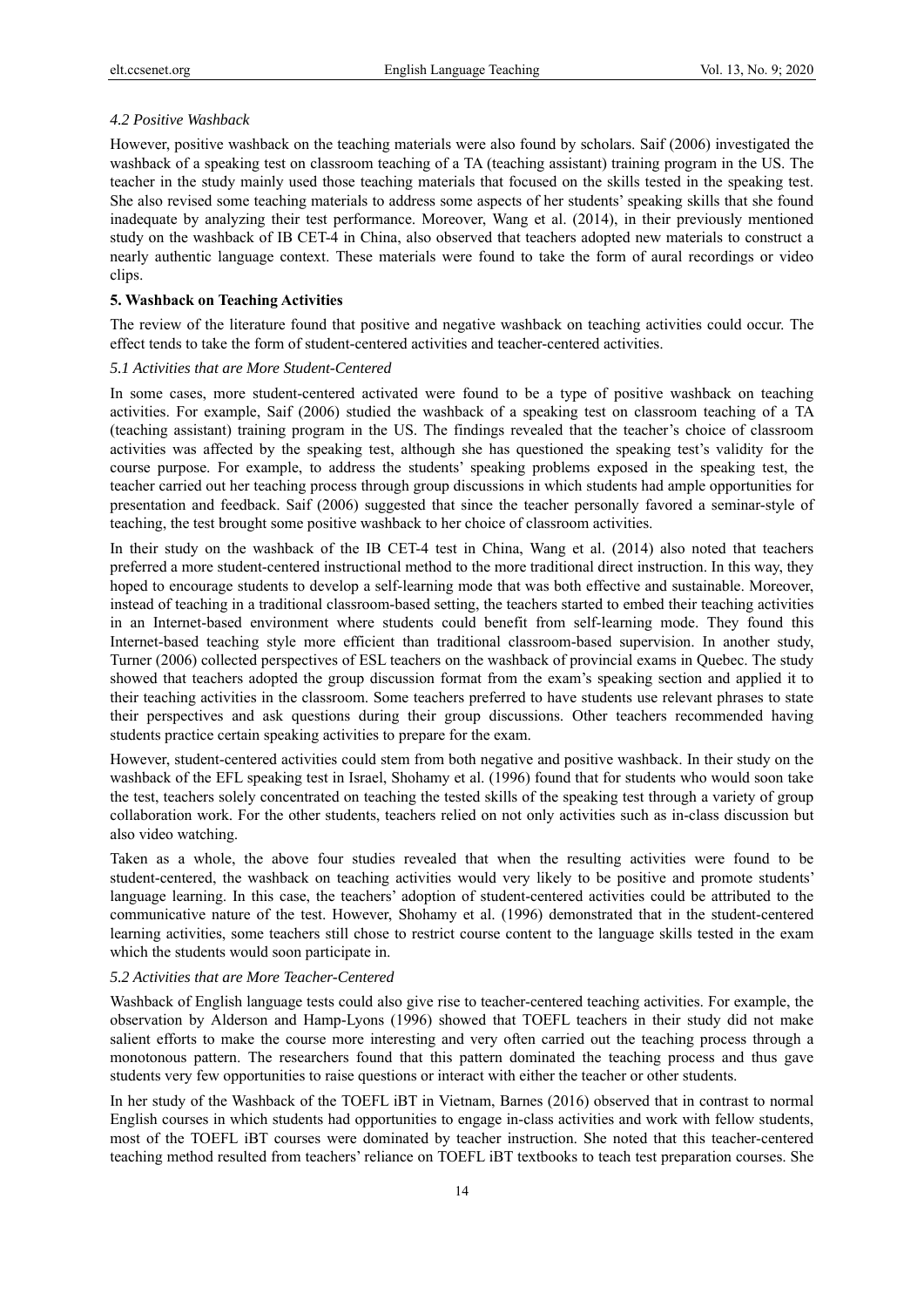furthered argued that such teaching style was by no means appropriate for classroom teaching. In another study on the washback of the foreign language section of TEOG in Turkey, Kılıçkaya (2016) observed that teachers relied on direct instruction. The only occasions where students played a more active role was when they read short conversations similar to those tested in the language section of TEOG.

In a word, the above three studies revealed that when the teaching activities appeared to be teacher-centered, e.g. direct instruction, the washback on teaching activities was likely to be negative because the active participation of students could be suppressed in this case (Alderson & Hamp-Lyons, 1996; Barnes, 2016; Kılıçkaya, 2016). Teachers in these studies chose direct instruction probably because they regarded it as an efficient method to train students to prepare for language tests.

### *5.3 Both Student-Centered and Teacher-Centered Activities*

Furaidah et al. (2015) observed both student-centered and teacher-centered activities in their study of the washback of (ENE) in Indonesia. They noted that classroom activities were of two kinds, including "regular teaching activities" (p. 49), which focused on non-ENE related English teaching, and "drilling activities" (p. 49), which focused on ENE related English teaching. Generally, students were given more opportunities to interact with their classmates in regular teaching activities. By contrast, such interactions were much less likely to occur in drilling activities where teachers' involvement was much more dominant during in-class interactions.

#### **6. Conclusion and Discussion**

To sum up, when reviewing some scholars' findings of the washback of English language tests on classroom teaching, the present study focused on three aspects, which are the washback on course content, teaching materials, and teaching activities. The contributing reasons for the washback were also noted. However, the limited space of the present study does not allow for reviewing other equally important issues, such as the washback on time allotment of teaching (Furaidah et al., 2015), the washback on in-class assessment (Kılıçkaya, 2016; Turner, 2006), and the washback on teachers' attitude towards the test (Cheng, 1997; Kılıçkaya, 2016; Turner, 2006). Their absence does not degrade their scholarly significance.

One major finding of the present study is that the analysis washback of English language tests indeed demands careful context-based interpretation. A good example could be that in the study by Furaidah et al. (2015), teaching to the test was negative washback but in the study by Cheng (1997), the washback was positive.

Besides, the present study reveals that the mechanism of washback is nothing short of complexity. Scholars resonates with this finding. For example, Wall (1996) proposed to explain why, in the study by Wall and Alderson (1993), both positive and negative washback heavily affected teachers' course content and design of their in-class assessments, but no salient washback was observed on teachers' classroom teaching methodology. She noted that the plethora of factors influencing the washback prevented test designers from discovering an effective mechanism that could shed light on how different factors would affect the intended washback.

Other scholars interpreted the complex mechanism of washback from various perspectives. Alderson and Hamp-Lyons (1996) proposed that the variance of TOEFL's washback on teachers could not be explained by the nature of the test alone. For example, class administrators' mandates caused the large class size which was unfavorable to in-class interaction. Textbooks designers could also be responsible because they did not specify how the teachers could use the materials. Lastly, teachers themselves could be a huge factor because many of them demonstrated the unwillingness to renovate their course content. Furaidah et al. (2015) also noted many factors that contributed to the intensity of washback of language tests, including teachers' perception toward teaching, their perception toward students' performance, and the quality of school (average capacity of students). Besides, Shih (2009) identified three categories of factors affecting the intensity of the washback of language tests. For example, contextual factors involved course goals (Hayes & Read, 2004) and the support schools could provide to teachers (Hawkey, 2006), etc. Test factors involved the level of test stake (e.g. Alderson & Hamp-Lyons, 1996) and the construct of the test (Shohamy et al., 1996), etc. Teacher factors involved the amount of training teachers received (Green, 2006) and teachers' capacity of the target language (Qi, 2007), etc.

Messick (1996) argued that "one can…turn to the test properties likely to produce washback" (p. 242). However, building on the understanding by Alderson and Wall (1993), Cheng and Curtis (2004) argued that washback could have no causal links with the features of a test. Such a statement could sound somewhat extreme. But taken together with the analysis of those scholars mentioned above, the argument of Cheng and Curtis (2004) seemed more to be saying that "it is possible that research into washback may benefit from turning its attention toward looking at the complex causes of such a phenomenon in teaching and learning, rather than focusing on deciding whether or not the effects can be classified as positive or negative." (p. 11)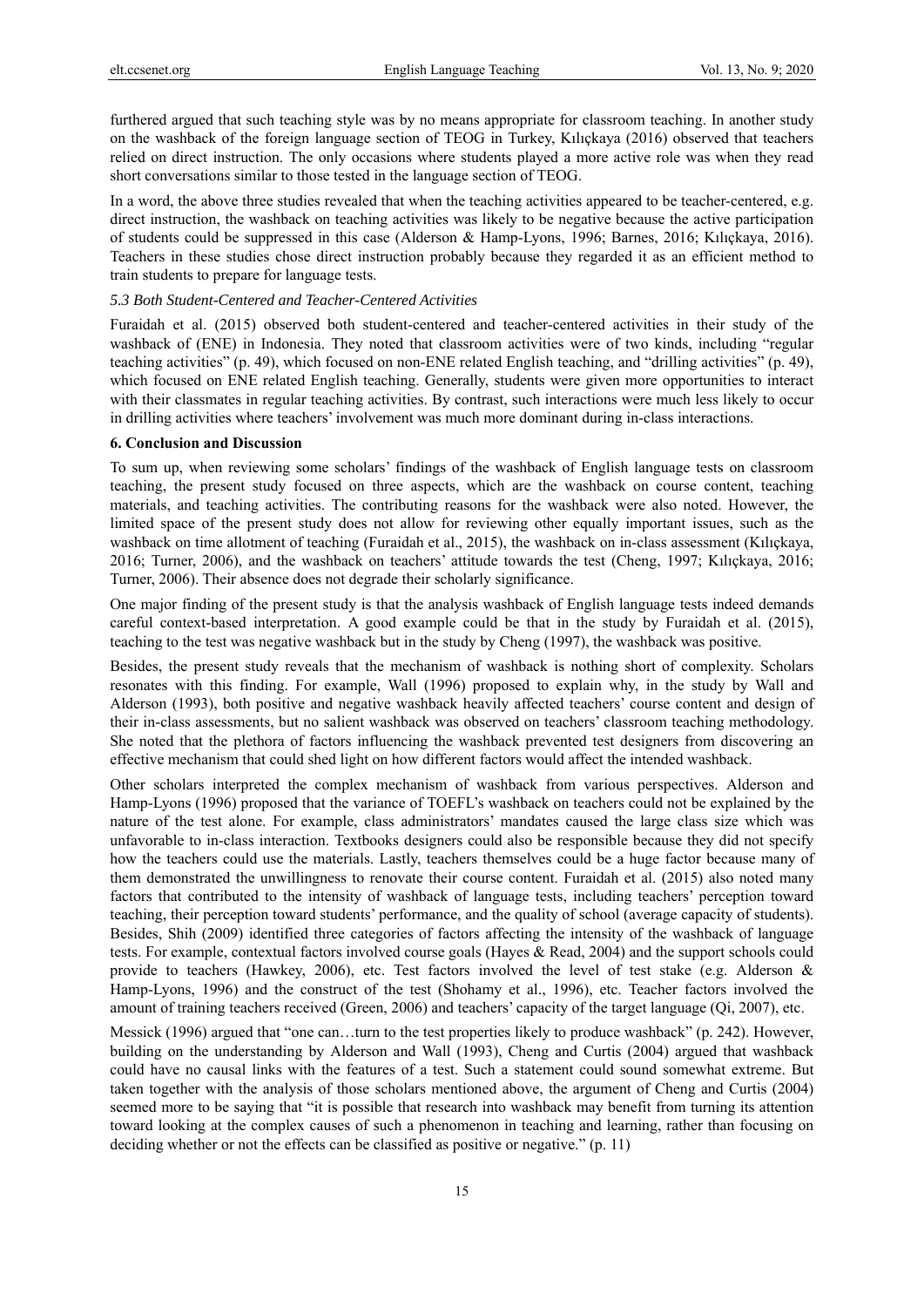#### **7. Implication**

Given the complex nature of the washback of English Language tests on classroom teaching, researchers could devote more attention to studying the causes of washback, including test properties and other factors in the educational context, and investigate the mechanisms that could bring about positive washback on classroom teaching. English language teachers could also benefit from scholarly works on the washback of English Language tests on classroom teaching by using theoretical understanding to help them decide whether a test is likely to have positive washback on their teaching and to appropriately integrate test content with the teaching and learning process. The ideal scenario would be that the positive washback of English language tests works in line with course syllabuses and classroom teaching to further students' language development while also enhance their test preparation.

#### **References**

- Alderson, J. C. & Wall, D. (1993). Does wash back exist? *Applied Linguistics, 14*(2), 155-129. https://doi.org/10.1093/applin/14.2.115
- Alderson, J. C. & Hamp-Lyons, L. (1996). TOEFL preparation courses: a study of washback. *Language Testing, 13*(3), 280-287. https://doi.org/10.1177/026553229601300304
- Barnes, M. (2016). The Washback of the TOEFL iBT in Vietnam. *Australian Journal of Teacher Education, 41*(7). https://doi.org/10.14221/ajte.2016v41n7.10
- Cheng, L. (1997). How does washback influence teaching? Implications for Hong Kong. *Language and Education, 11*(1), 38-54. https://doi.org/10.1080/09500789708666717
- Cheng, L. & Curtis, A. (2004). Washback or backwash: a review of the impact of testing on teaching and learning. In L. Cheng., Y. Watanabe, and Curtis, A. (Eds.), *Washback in language testing: Research contexts and methods* (pp. 3-17). Mahwah, NJ: Lawrence Erlbaum. https://doi.org/10.4324/9781410609731
- Furaidah, Saukah, A., & Widiati, U. (2015). Washback of English National Examination in the Indonesian Context. *TEFLIN Journal: A publication on the teaching and learning of English, 2*6(1), 36-58. https://doi.org/10.15639/teflinjournal.v26i1/36-58
- Green, A. (2006). Watching for washback: Observing the influence of the International English Language Testing System academic writing test in the classroom. *Language Assessment Quarterly, 3*(4), 333-368. https://doi.org/10.1080/15434300701333152
- Hamp-Lyons, L. (1998). Ethical Test Preparation Practice: The Case of the TOEFL. *TESOL Quarterly, 32*(2), 329-337. https://doi.org/10.2307/3587587
- Hawkey, R. (2006). *Impact theory and practice: Studies of the IELTS test and Progetto Lingue 2000*. Cambridge: Cambridge University Press.
- Hayes, B., & Read, J. (2004). IELTS test preparation in New Zealand: Preparing students for the IELTS academic module. In L. Cheng & Y. Watanabe (with A. Curtis) (Eds.), *Washback in language testing: Research contexts and methods* (pp. 97-111). Mahwah, NJ: Lawrence Erlbaum.
- Hughes, A. (1993). *Backwash and TOEFL 2000*. Unpublished manuscript, commissioned by Educational Testing Service (ETS). University of Reading.
- Kılıçkaya, F. (2016). Washback Effects of a High-Stakes Exam on Lower Secondary School English Teachers' Practices in the Classroom. *Lublin Studies in Modern Languages and Literature, 40*(1), 116-34. https://doi.org/10.17951/lsmll.2016.40.1.116
- Messick, S. (1996). Validity and washback in language testing. *Language Testing, 13*(3), 241-256. https://doi.org/10.1177/026553229601300302
- Morris, B. (1972). *Objectives and Perspectives in Education: Studies in Educational Theories.* London: Routledge and Kegan Paul.
- Pearson, I. (1988). Tests as levers for change. In D. Chamberlain & R.J. Baumgardner (Ed.), *ESP in the classroom: practice and evaluation* (pp. 98–107). Oxford: Modern English Publications.
- Qi, L. (2005). Stakeholders' conflicting aims undermine the washback function of a high-stakes test. *Language Testing, 22*(2), 142–173. https://doi.org/10.1191/0265532205lt300oa